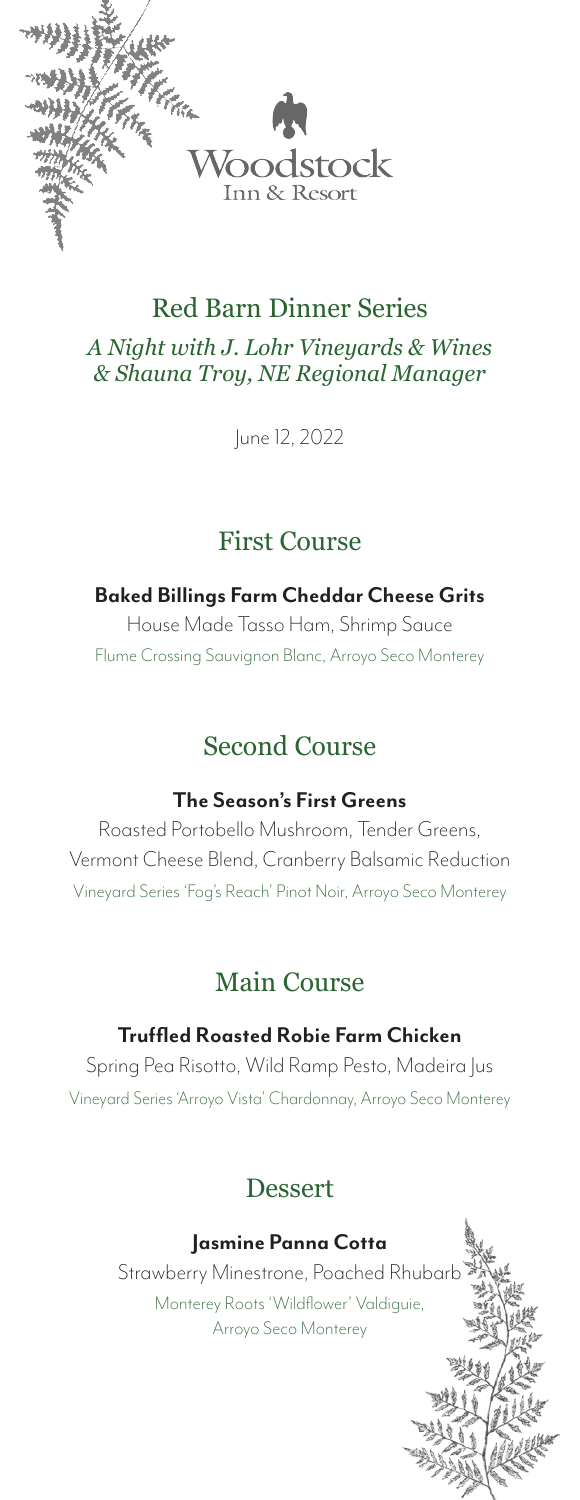

*A Night with Hess Persson Estates & Mary Bridge - NE Regional Manager*

June 19, 2022

## First Course

### **Roasted Spring Asparagus Salad**

Herbed Vermont Goat Cheese, Focaccia Crouton, Roasted Wild Mushrooms, Marsala Vinaigrette Hess Select Sauvigonon Blanc, North Coast

# Second Course

### **Herb Grilled Quail**

Parmesan & Spinach Flan, Roasted Spring Mushrooms, Morel Crema Hess Select Pinot Nior, Central Coast

# Main Course

### **Fennel Dusted Sea Bass**

Garden Caponata, Crispy Billings Farm Polenta, Basil Butter Sauce Hess Collection Chardonnay, Napa Valley

# Dessert

**Eucalyptus Crémeux**

Dark Chocolate Mousse, Eucalyptus Jus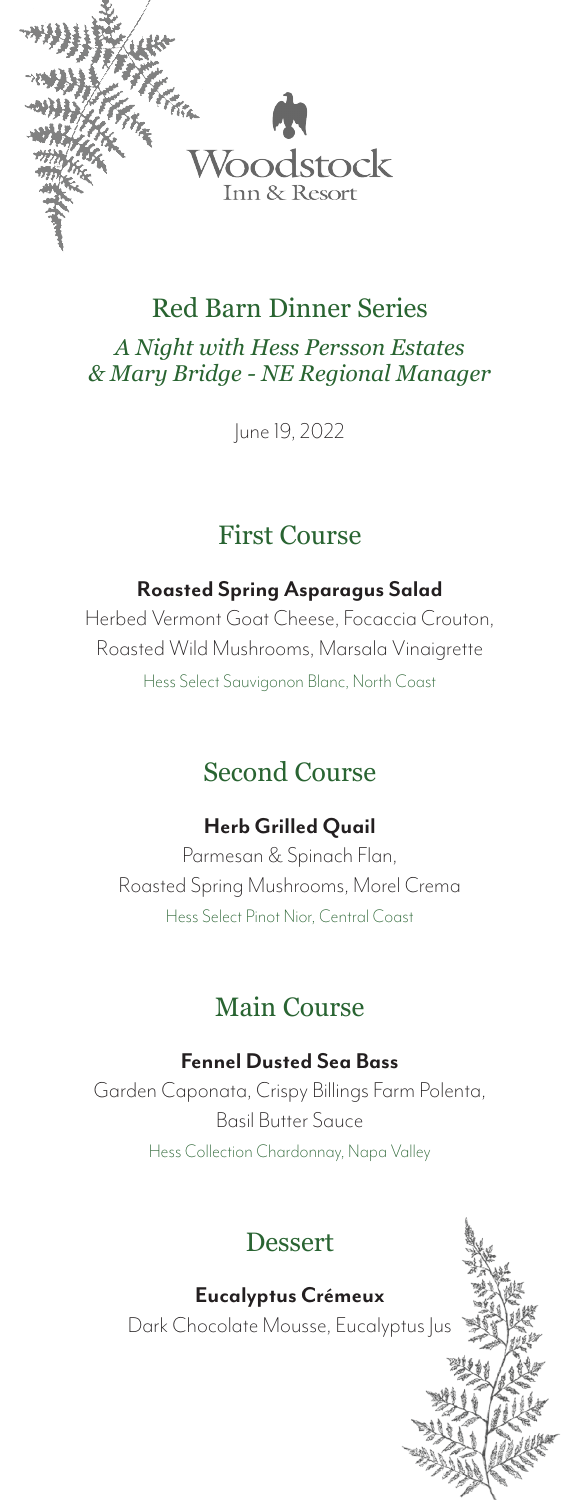

*A Night with Tablas Creek Winery & Jason Haas, Owner*

July 17, 2022

## First Course

### **Spring Mushroom Soup**

Vermont Cheddar Pastry Twist Patelin de Tablas Red

# Second Course

### **Spice Roasted Cauliflower**

Poached Farm Egg, Garden Greens, Garlic Crostini Patelin de Tablas Rosé

# Main Course

### **Land & Sea**

Grilled Petite Filet & Seared Sea Scallops, Asparagus Pearl Barley Risotto, Pecorino Cheese, Brandied Peppercorn Sauce, Basil Butter Sauce, Roasted Corn & Tomato Relish Cotes de Tablas White or Red

# Dessert

**Pistachio Tart** Spiced Apricot Coulis, Ginger Ice Cream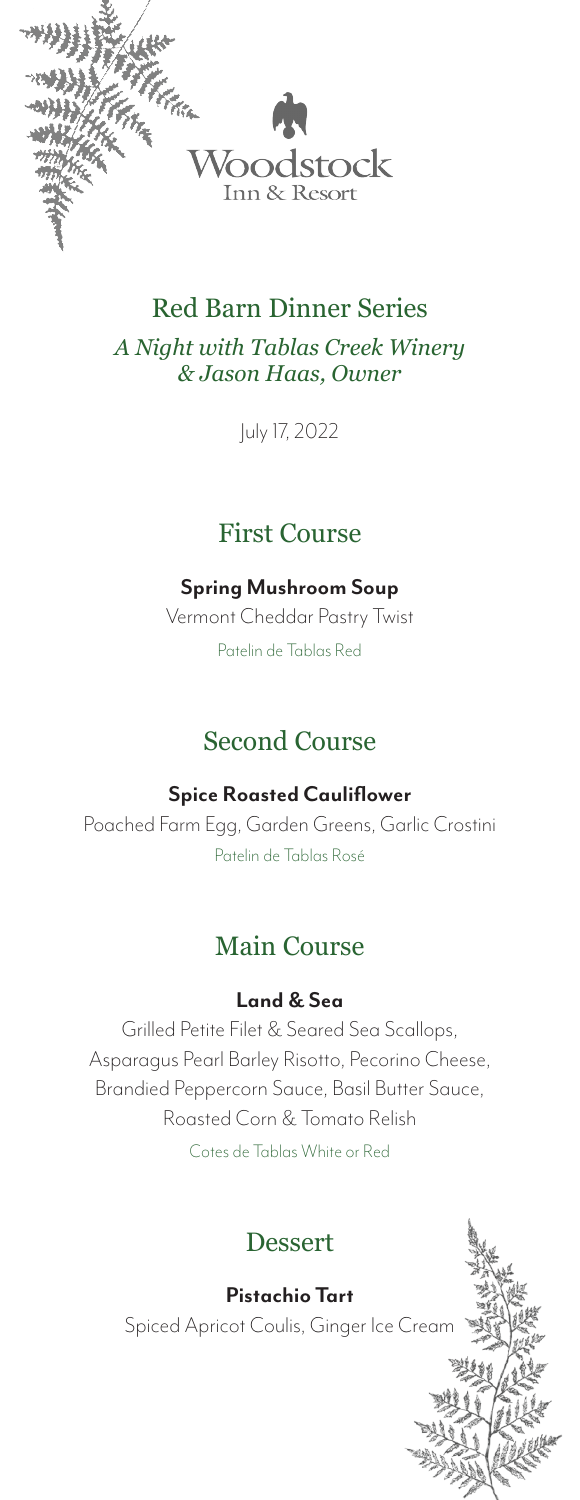

*A Night with Marques de Caceres, Spain & Sheilah McGovern - Vineyard Brands*

July 24, 2022

# First Course

**Handmade Spinach Pasta**

House Local Pork Sausage Ragu, Shaved Pepato Cheese Rioja Crianza

# Second Course

#### **Salad of Garden Greens**

Warm Vegetable Fritters, Herb Hummus, Garden Green Goddess Dressing Rosé Rioja

## Main Course

**White Wine Braised Atlantic Halibut** Marble Potatoes & Leeks, Fennel & Clams, Garden Herb Crema Albarino 'Deusa Nai', Rias Baixas

## Dessert

#### **Strawberry Charlotte**

Seven Bean Vanilla Ice Cream Cava Brut

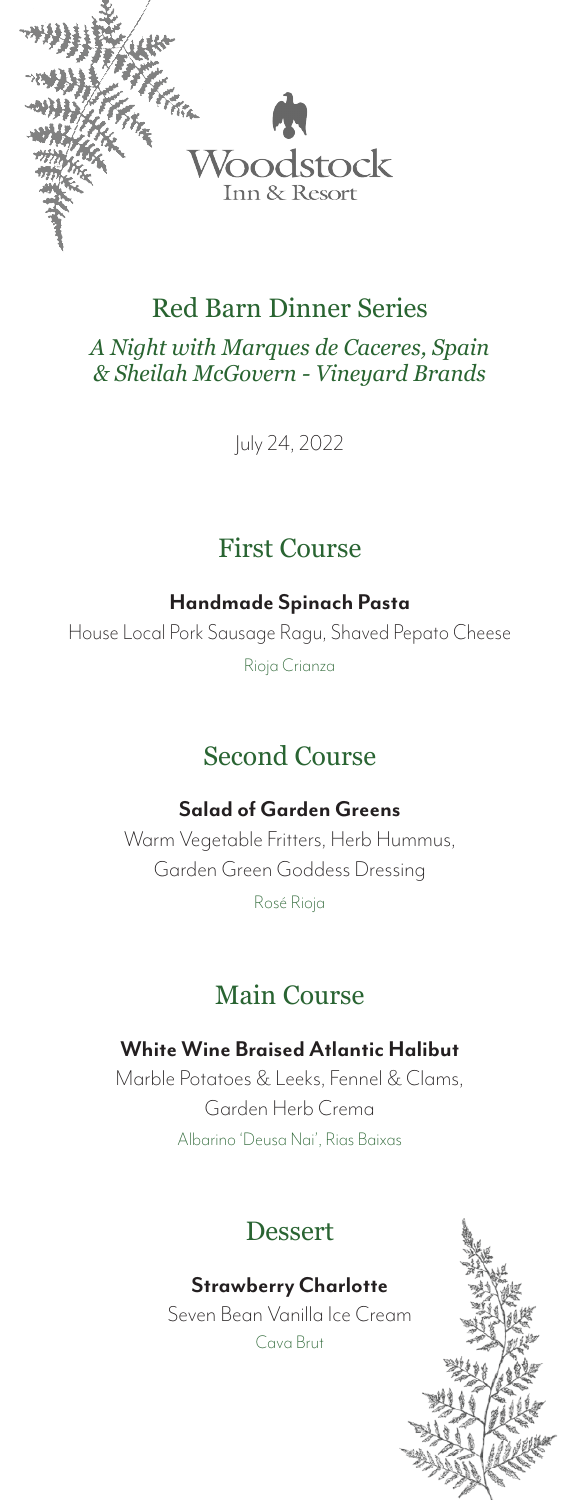

*A Night with Mitchell Weissberg & Constellation Brands*

July 31, 2022

## First Course

### **Pan Seared East Coast Scallops**

Cream Braised Leeks, Confit Tomatoes Wine Pairings TBA

# Second Course

### **Maple Braised Pork Belly**

Black Lentils, Roasted Garlic Carrot Crema, Garden Herb Salad

Wine Pairings TBA

## Main Course

### **Braised Locally Raised Chicken**

Foraged Morels, Asparagus, Ramps, Heirloom Beans, Rosemary Creamer Potatoes, Madeira Jus Wine Pairings TBA

### Dessert

#### **Blueberry Amandine**

Blueberry Ice Cream, Vanilla Anglaise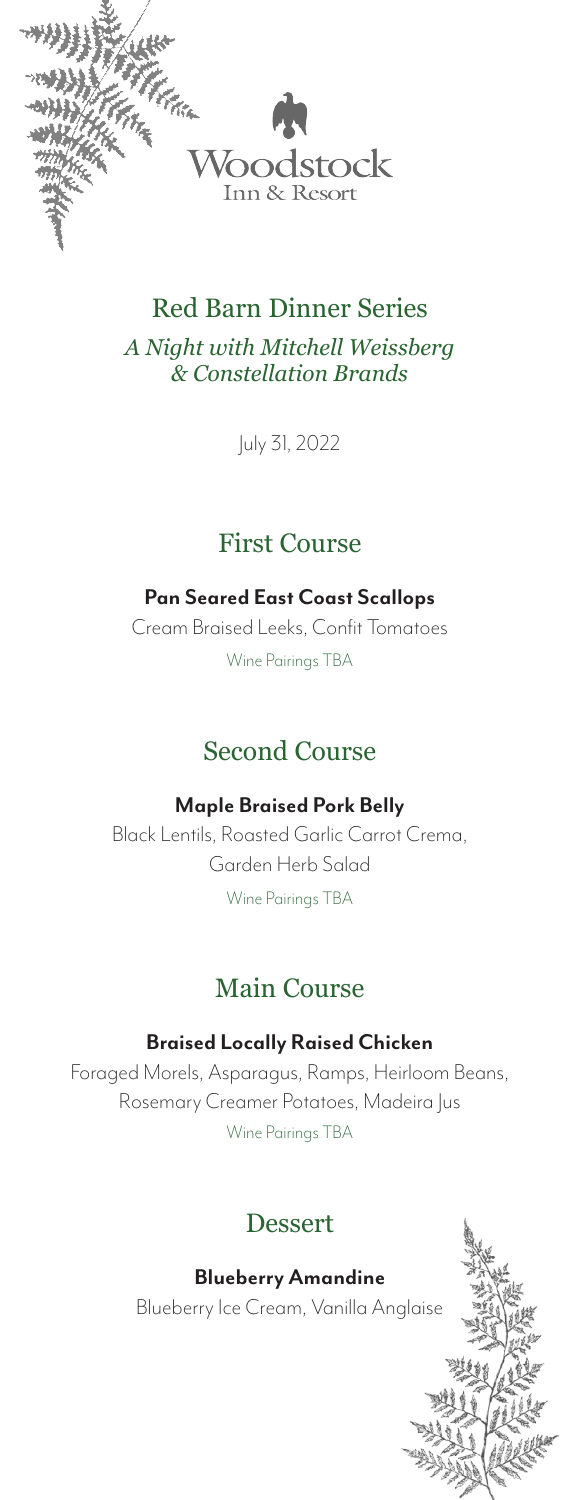

*A Night with Saint-Roche Winery & Mark Raymond - Carolina Wine Brands*

August 7, 2022

## First Course

### **Carpaccio of Local Beef Sirloin**

Warm Garden Vegetable Salad, Garden Herb Aioli, Shaved Pepato Cheese, House Focaccia Crostini Chateau Saint-Roch Old Vines Red (Grenache/Syrah)

# Second Course

#### **Strozzapreti**

House Made Tasso Ham, Romano Cheese, Roasted Bell Pepper & Tomato Crema

Chateau Saint-Roch Rosé

# Main Course

### **Pan Seared Sea Bass**

Crispy Oysters, Garden Vegetable Pave, Fresh Garden Vegetables, Basil Butter Sauce Chateau Saint-Roch Old Vines White (Grenache Blanc/Roussanne)

# Dessert

### **Summer Peach Melba**

Poached Peach, Vanilla Ice Cream, Raspberry Coulis Surprise Dessert Wine from Mark's Cellar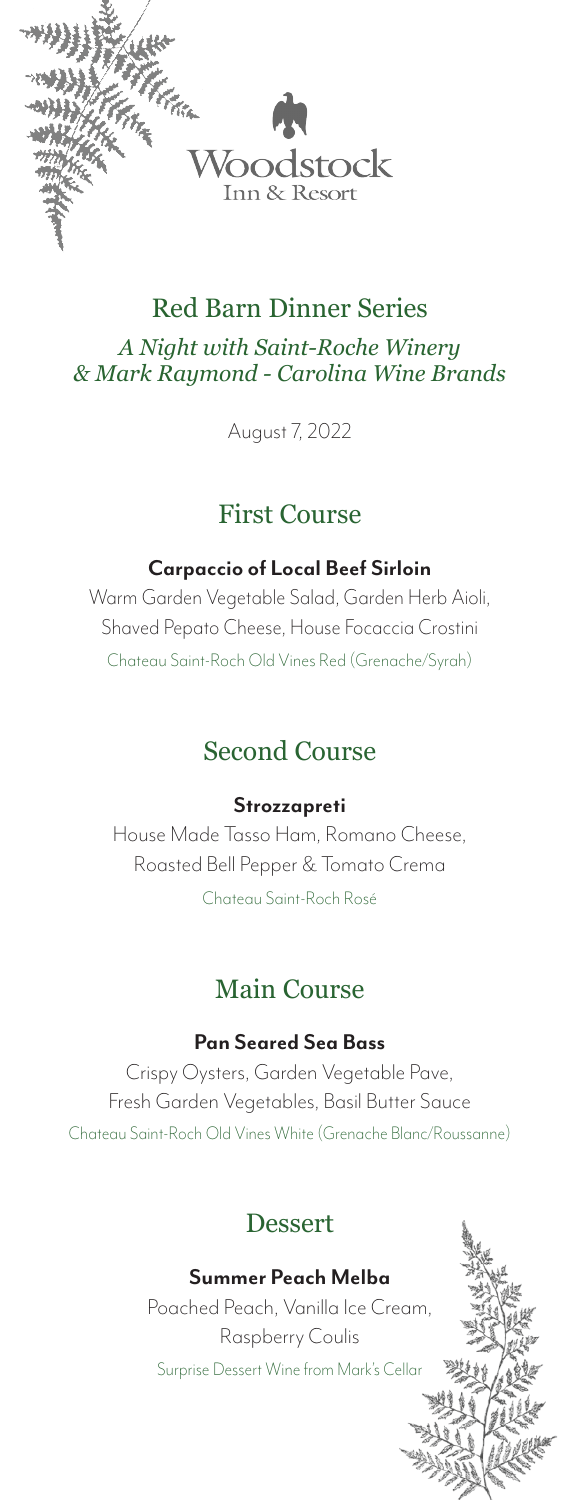

*A Night with Provence, Bordeaux & Sancerre & Sheilah McGovern - Vineyard Brands*

August 14, 2022

### First Course

#### **Ricotta Spinach Gnocchi**

Summer Garden Tomato Crema, Vermont Salumi Cotta Ham, Romano Cheese

Miraval Cotes de Provence Rosé

# Second Course

**Seared Sea Scallops**

Fennel Slaw, Wild Ramp Pesto, Crab Spice Butter Sauce Domaine Delaporte Sancerre

## Main Course

#### **Red Wine Braised Short Rib of Beef**

Cauliflower, Yukon Gold Potatoes, Braised Cipollini Onions Chateau Ârmens St. Emilion Grand Cru

## Dessert

**Kelly Way Gardens' Raspberry Clafoutis** Pâte de Fruit, Raspberry Meringue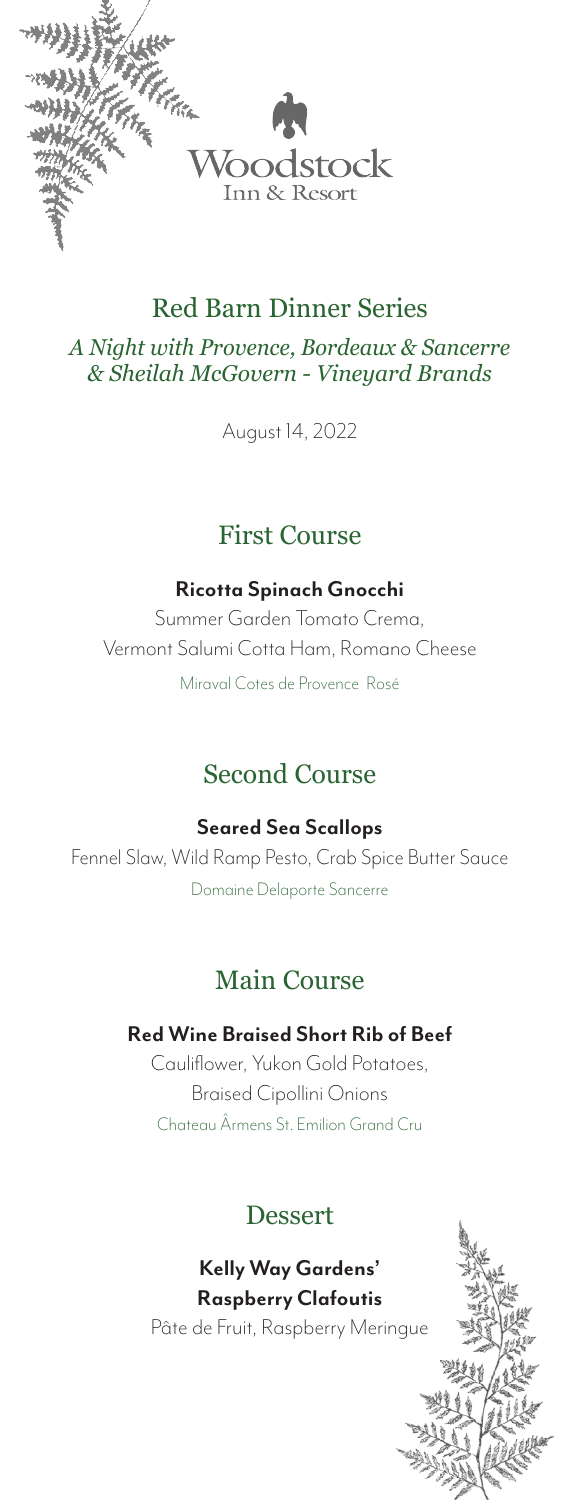

*A Night with Mitchell Weissberg & Constellation Brands*

September 4, 2022

## First Course

### **Garden Tomato & Almond Tart**

Herbed Ricotta Cheese, Garden Greens, Balsamic Vinaigrette Wine Pairings TBA

# Second Course

### **Baby Red Romaine Salad**

Crispy Local Bacon Dust, Roasted Garlic & Lemon Dressing Wine Pairings TBA

# Main Course

### **Breast of New England Pheasant**

Crispy Potato Cake, Roasted Wild Mushrooms, White Grapes, Garden Vegetables, Truffle Champagne Sauce

Wine Pairings TBA

# Dessert

### **Lemongrass Panna Cotta**

Strawberry Sorbet, Strawberry Jus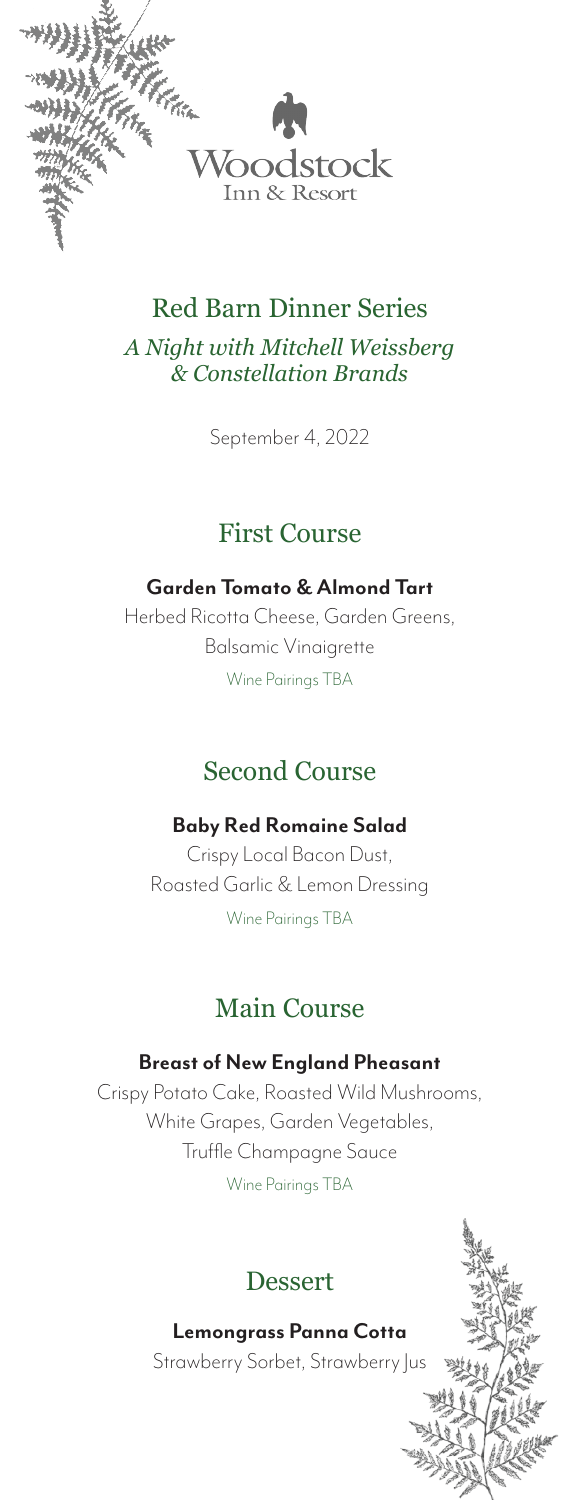

*A Night with Kurtatsch Winery, Harald Cronst & Sheilah McGovern - Vineyard Brands*

September 11, 2022

### First Course

### **Garden Vegetable Kofta Curry**

Cucumber Tomato Relish, Cilantro Yogurt

Muller Thurgau

# Second Course

#### **Roasted Portobello Salad**

Vermont Artisan Cheese Blend, Late Season Greens, Tomato Relish, Balsamic Reduction

Pinot Grigio

# Main Course

### **Rosemary Roasted Loin & Rack of Lamb**

Cauliflower, Yukon Gold Potatoes, Fall Garden Vegetables, Truffle Butter Schiava Sonntaler Alte Reben

# Dessert

**Red Wine Ice Cream**

Dry Cherry Compote, Walnut Tuile